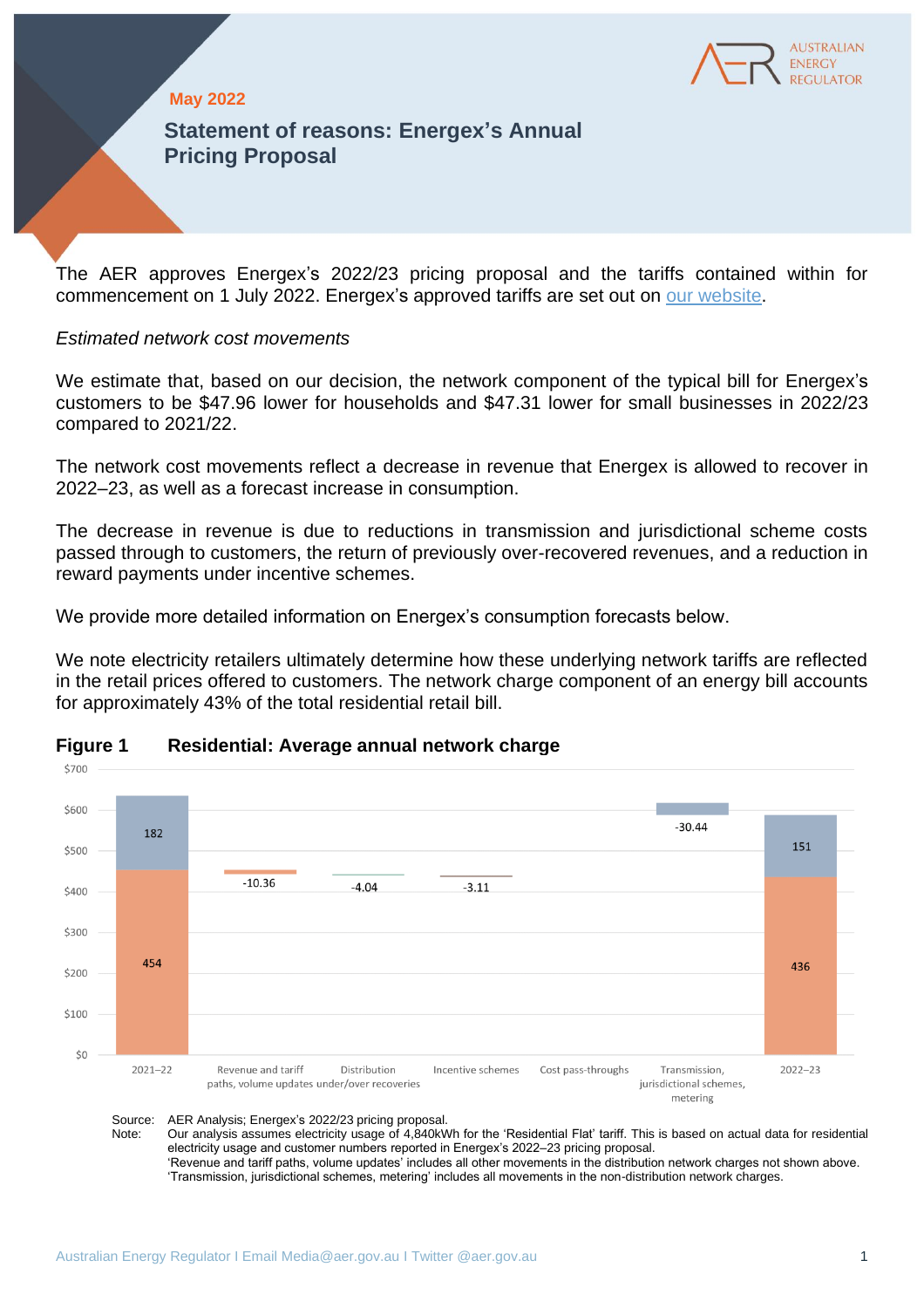



# **Figure 2 Small business: Average annual network charge**



Actual bill impacts for individual customers will vary from our estimates as customers may be on different tariffs or consume different amounts of energy from our assumptions. Our analysis is based on flat rate tariffs, which are the most common tariffs for residential and small business customers. Where overall price movements are small, some tariffs may increase while others decrease.

## *Consumption forecasts*

\$900

Electricity distributors operate under a revenue cap which sets the annual allowed revenue they can recover to deliver safe and reliable electricity within their networks. Prices are determined based on forecast consumption for that year, allowing distributors to recover their allowed revenue. If distributors forecast lower consumption, then other things being equal, prices are expected to be higher to allow them to recover the revenue allowed.

Our assessment of the distributors' consumption forecasts includes analysis of historical consumption trends and the reasons put forward for any departure from them. For 2022/23, a key factor of our assessment is the impact that Australia's response to COVID-19 has had and is continuing to have on energy consumption.